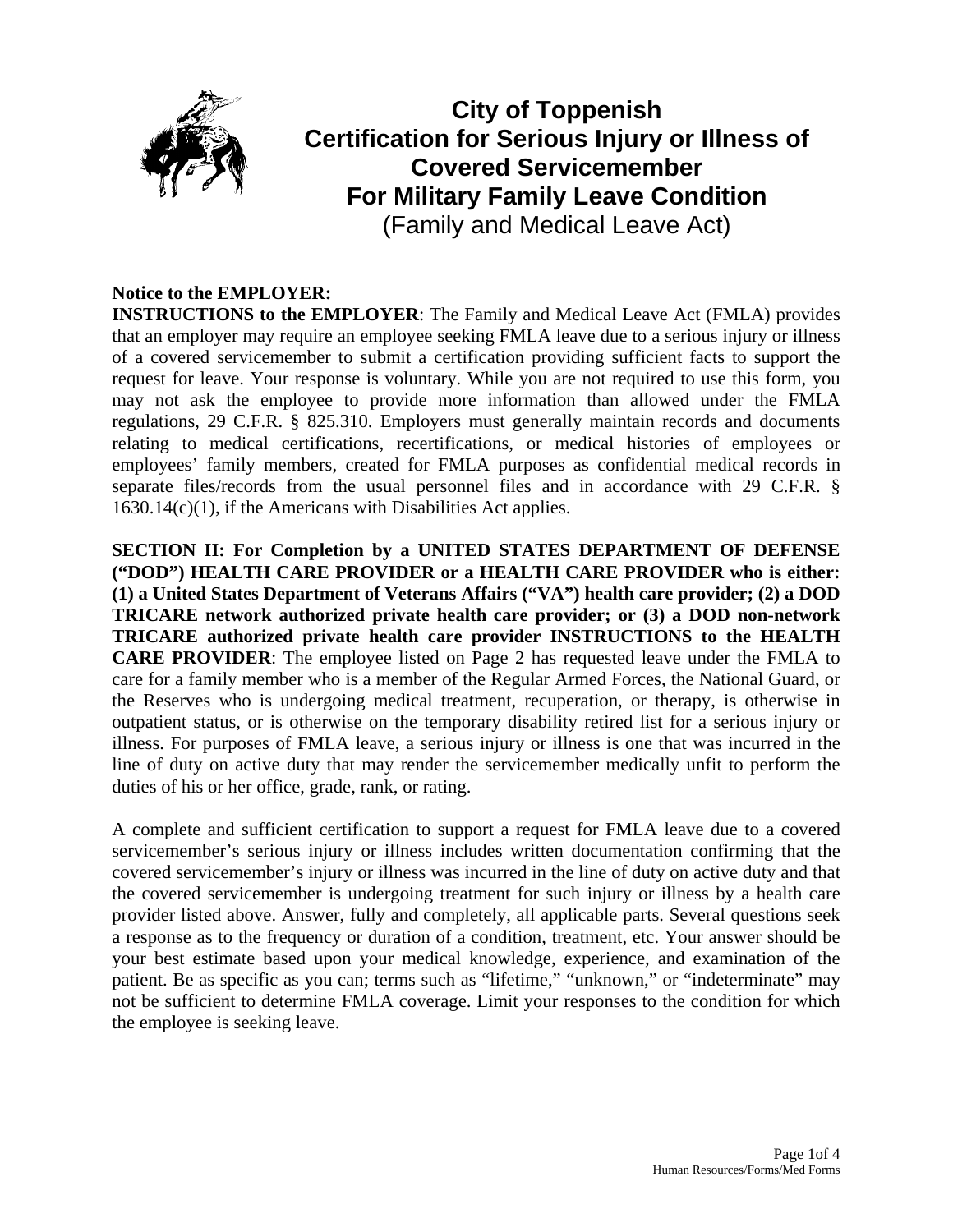**SECTION I: For Completion by the EMPLOYEE and/or the COVERED SERVICEMEMBER for whom the Employee Is Requesting Leave**: (This section must be completed first before any of the below sections can be completed by a health care provider.)

#### **Part A: EMPLOYEE INFORMATION**

Name and address of employer (this is the employer of the employee requesting leave to care for covered servicemember):

| <b>Employer Name</b>                                                                                                                                     | <b>Business Address</b> |                  |  |
|----------------------------------------------------------------------------------------------------------------------------------------------------------|-------------------------|------------------|--|
| <b>Business Telephone</b>                                                                                                                                |                         | City, State, Zip |  |
| Name of Employee Requesting Leave to Care for Covered Servicemember:                                                                                     |                         |                  |  |
| First                                                                                                                                                    | Middle                  | Last             |  |
| Name of Covered Servicemember (for whom employee is requesting leave to care):                                                                           |                         |                  |  |
| First                                                                                                                                                    | Middle                  | Last             |  |
| Relationship of employee to covered servicemember requesting leave to care:<br>$\Box$ Spouse $\Box$ Parent $\Box$ Son $\Box$ Daughter $\Box$ Next of Kin |                         |                  |  |

#### **Part B: COVERED SERVICEMEMBER INFORMATION**

 $\overline{a}$ 

- 1. Is the covered servicemember a current member of the regular armed forces, the National Guard or reserves?  $\Box$  Yes  $\Box$  No If yes, please provide the covered servicemember's military branch, rank and unit currently assigned to:
- 2. Is the covered servicemember assigned to a military medical treatment facility as an outpatient or to a unit established for the purpose of providing command and control of members of the armed forces receiving medical care as outpatients (such as a medical hold or warrior transition unit  $\Box$  Yes  $\Box$  No If yes, please provide the name of the medical treatment facility or unit:

#### **Part C: CARE TO BE PROVIDED TO THE COVERED SERVICEMEMBER**

Describe the care to be provided to the covered servicemember and an estimate of the leave needed to provide the care:

**SECTION II: For Completion by a United States Department of Defense ("DOD") Health Care Provider or a Health Care Provider who is either: (1) a United States Department of Veterans Affairs ("VA") health care provider; (2) a DOD TRICARE network authorized private health care provider; or (3) a DOD non-network TRICARE authorized private health care provider. If you are unable to make certain of the military-related determinations contained below in Part B, you are permitted to rely upon determinations from an authorized DOD representative (such as a DOD recovery care coordinator).**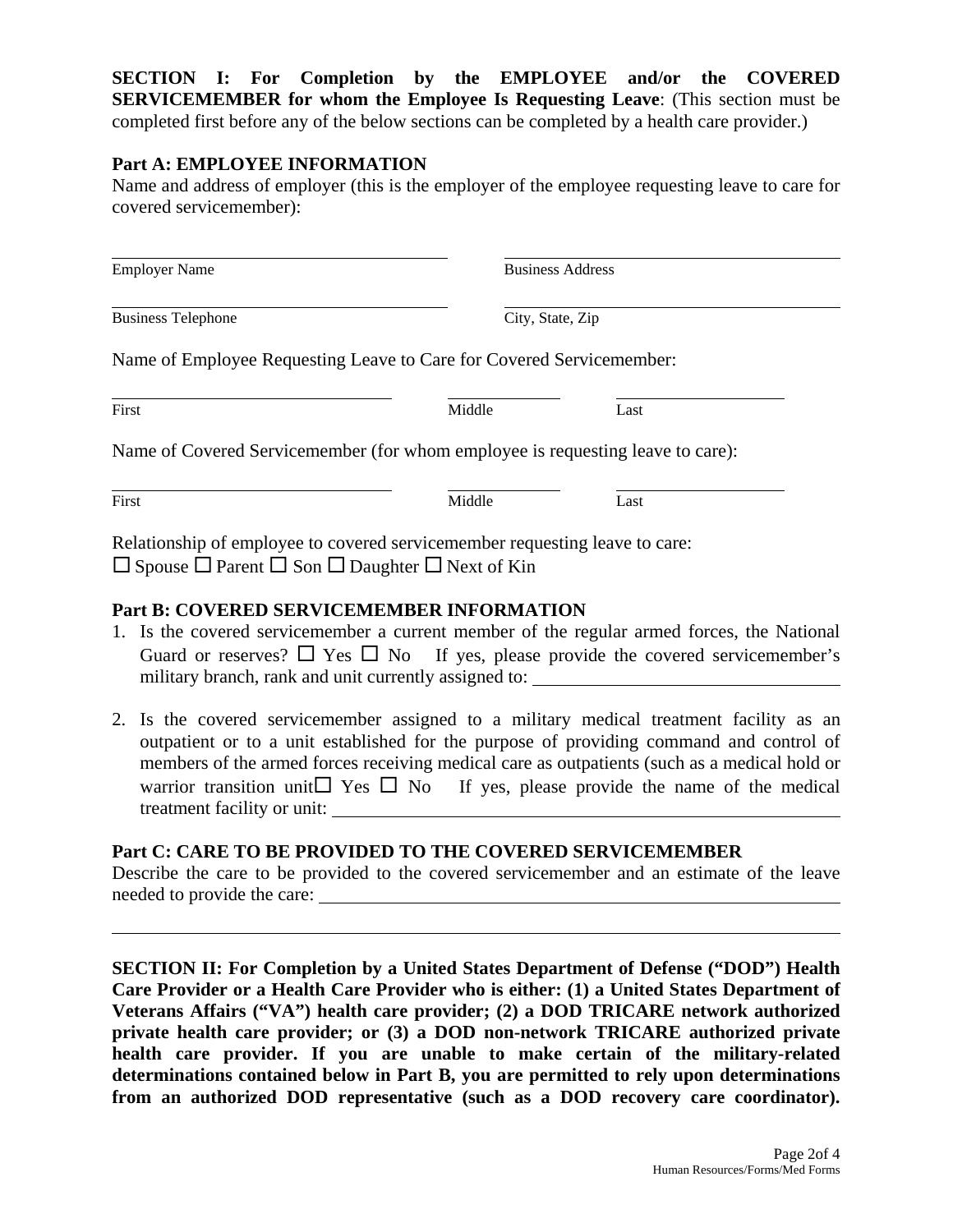(Please ensure that Section I above has been completed before completing this section.) Please be sure to sign the form on the last page.

# **Part A: HEALTH CARE PROVIDER INFORMATION**

Health Care Provider's Name Business Address

Business Telephone City, State, Zip

Fax Number **E-Mail Address** 

 $\overline{a}$ 

 $\overline{a}$ Type of Practice/Medical Specialty

Please state whether you are either: (1) a DOD health care provider; (2) a VA health care provider; (3) a DOD TRICARE network authorized private health care provider; or (4) a DOD non-network TRICARE authorized private health care provider:

### **PART B: MEDICAL STATUS:**

- 1. Covered servicemember's medical condition is classified as (check one of the appropriate boxes):
	- $\Box$  (VSI) Very Seriously Ill/Injured Illness/Injury is of such a severity that life is imminently endangered. Family members are requested at bedside immediately. (Please note this is an internal DOD casualty assistance designation used by DOD healthcare providers.)
	- $\Box$  (SI) Seriously Ill/Injured Illness/injury is of such severity that there is cause for immediate concern, but there is no imminent danger to life. Family members are requested at bedside. (Please note this is an internal DOD casualty assistance designation used by DOD healthcare providers.)
	- $\Box$  **OTHER III/Injured** a serious injury or illness that may render the servicemember medically unfit to perform the duties of the member's office, grade, rank, or rating.
	- **NONE OF THE ABOVE** (Note to Employee: If this box is checked, you may still be eligible to take leave to care for a covered family member with a "serious health condition" under § 825.113 of the FMLA. If such leave is requested, you may be eligible to take leave to care for a covered family member with a "serious health condition" under § 825.113 of the FMLA. If such leave is requested, you may be required to complete DOL FORM WH-380 or an employer-provided form seeking the same information.)
- 2. Was the condition for which the Covered Service member is being treated incurred in line of duty on active duty in the armed forces?  $\Box$  Yes  $\Box$  No
- 3. Approximate date condition commenced:
- 4. Probable duration of condition and/or need for care:
- 5. Is the covered servicemember undergoing medical treatment, recuperation, or therapy?  $\Box$  Yes  $\Box$  No If yes, please describe medical treatment, recuperation or therapy: